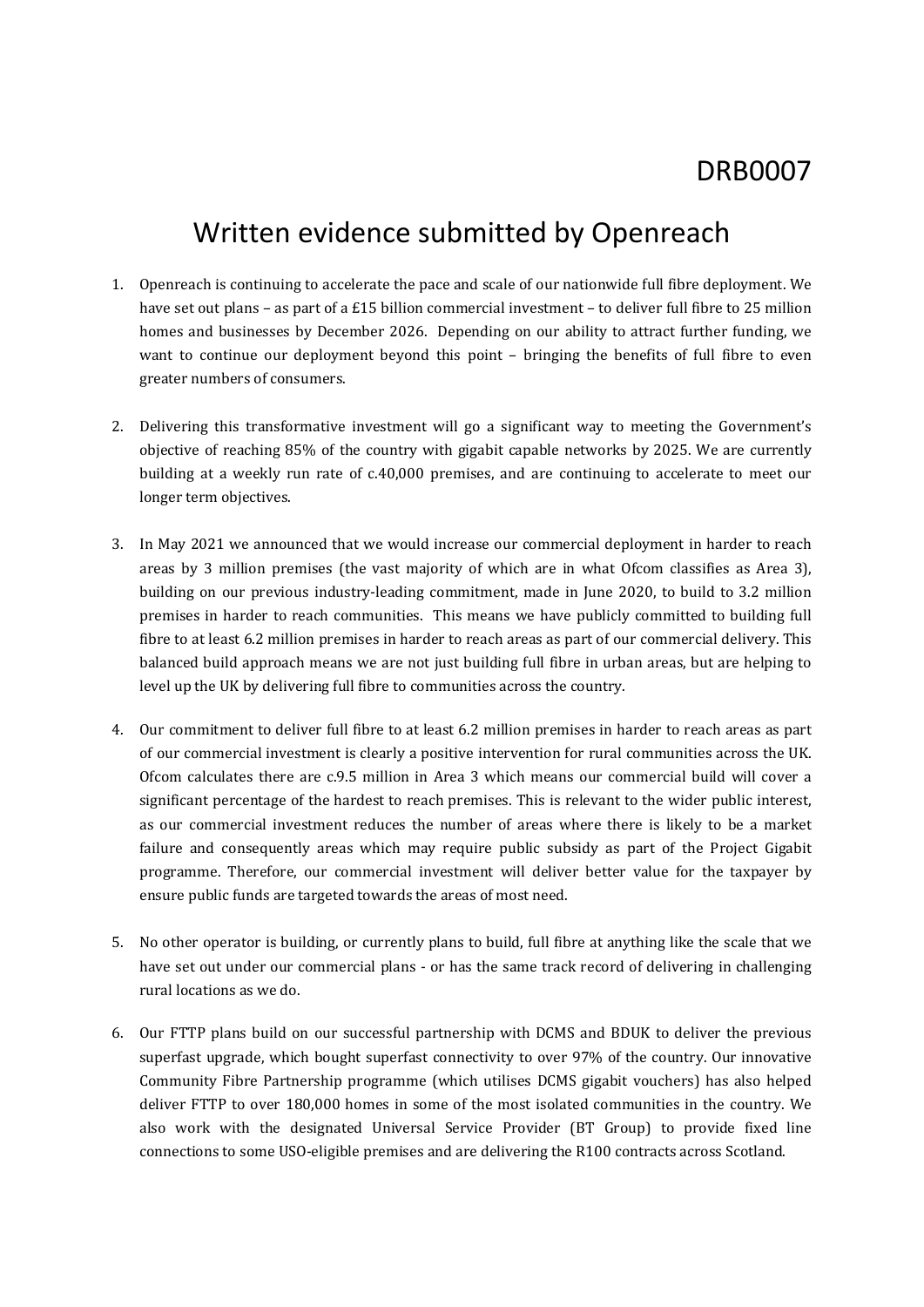7. Our commercial deployment is therefore helping to meet the Government's targets, deliver for urban and rural communities across the UK, and support better value for the taxpayer.

### **Wider market context**

- 8. Ofcom's regulatory approach has sought to promote competition and investment in gigabit-capable networks as a means of bringing faster, better broadband to people across the UK and in support of the Government's objectives - and the evidence to date shows this approach is clearly working.
- 9. In recent years the market has been characterised by growing numbers of alternative network providers (altnets) emerging. These altnets have secured significant amounts of private funding to support their deployment – including from oversea investors and sovereign wealth funds. Many of these altnets are also making use of our passive infrastructure (e.g. our underground ducts and overhead poles) to drive down the costs of their deployment. Some altnets are building primarily in urban areas (such as CityFibre and Hyperoptic) where there may already be gigabit capable networks present or being planned, whereas others are focussing efforts in more rural areas.
- 10. This network-based competition is good for consumers offering a wider choice of network providers and retail options. It is also helping accelerate the deployment of full fibre and to bring the benefits of full fibre to a wider range of communities than would have otherwise been possible, and has kept broadband costs to the end users amongst the lowest in Europe.
- 11. Network based competition does necessarily mean that there will be overlap between competing networks. There are roughly 32 million premises in the UK. Considering that our current plans are to pass 25 million homes by December 2026 and we typically achieve 75-80% coverage in any given area, this means that we anticipate having a full fibre presence in almost every community in the UK meaning that overlap between competing networks is inevitable. Depending on securing further funding, it is possible that we would go further than our planned 25 million footprint in future, meaning the benefits of competition could be extended even further. Commercial deployment at this scale is necessary if the Government's full fibre targets are to be met.
- 12. In agreement with DCMS, we publish a list of exchanges we intend to build in, which we have updated regularly since 2019. This information can be found [here](https://www.openreach.com/fibre-broadband/where-when-building-ultrafast-full-fibre-broadband). We publish details of each exchange we plan to build in as part of our major build programmes – which captures the significant majority of all our commercial deployment. We do not publish details about some smaller programmes where it is not logistically feasible for us to do so. For example, these smaller programmes include our delivery of FTTP to new housing developments, in-fill for some newer housing developments (known as retro new sites) and deployments to meet our universal service obligations (USO).
- 13. Publication of this information and our wider footprint selection follows a robust and audited process to ensure that we maximise commercial opportunities while also being fully compliant with competition law and all our other legal obligations. We assess a number of different factors to decide where full fibre deployment offers the best chance of a commercial return, including for example anticipated costs of build and projected take-up of services. We do not target overbuild of competitor networks – indeed where there is limited competitor overlap we may anticipate higher take-up of our services.<sup>1</sup> Equally, where we anticipate lower costs to build, even if there is competitor overlap we

 $1$  Our knowledge about competitor network presence is based on publicly available information.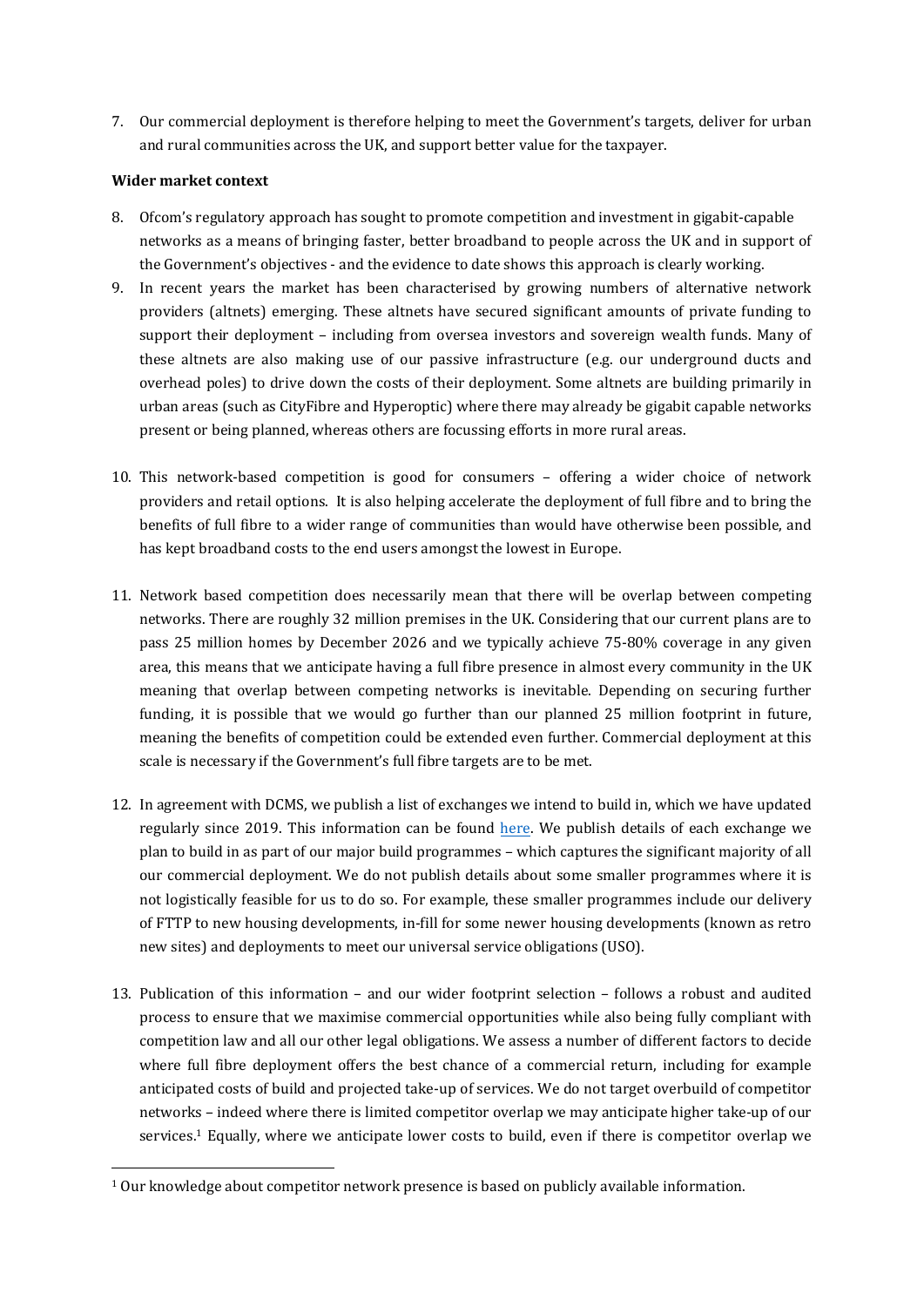may still consider we have good prospects of a commercial return. As above, this aligns with Ofcom and DCMS's overarching strategy to promote competition and investment in gigabit capable networks to deliver better outcomes for UK consumers and businesses.

14. We are therefore confident that we compete fairly, while also delivering full fibre to a growing number of communities across the country.

## **Supporting consumers**

- 15. Alongside our accelerating deployment of full fibre, we have been seeking to drive further take-up of full fibre services. One way in which we can do this is through supporting our customers (e.g. retail providers like Sky, TalkTalk, Zen and BT) to encourage more consumers to take up full fibre. We have aimed to do this through a new pricing offer – referred to as 'Equinox'. This proposal means that where a retail provider chooses to buy broadband and voice from Openreach, it agrees that a minimum proportion of those orders will be for full fibre - where that's available - then we'll offer a connection and rental discount against our standard prices. They remain free to place as much or as little business with other providers as they see fit, and this won't impact the discount they get from us.
- 16. Equinox also offers uniform rental pricing across all areas of the UK, meaning that customers in rural areas pay the same wholesale rental price as those in urban areas (note retail pricing is a decision for Openreach's customers). This is consistent with the Government's levelling up agenda and ensures that consumers and businesses across the UK can benefit from competitively priced gigabit services.
- 17. Equinox offers provides great value broadband to our very broad and diverse range of retail providers, and as a result access to the best products for end-customers. Ofcom reviewed this process, and has concluded that our Equinox Offer doesn't present competition concerns and will deliver better consumer outcomes.<sup>2</sup>
- 18. In concluding their review of Equinox, Ofcom found that:
	- *a. Citizens and consumers: Our conclusion is that the Equinox Offer is consistent with promoting investment in gigabit-capable networks by Openreach and other operators and promoting network-based competition, ultimately delivering better consumer outcomes.*
	- *b. Altnets: As a result of the Equinox Offer, altnets are likely to face stronger competition from Openreach. However, we conclude that the Order Mix Targets and forecasting requirements do not create a potential barrier to using altnets and that the New-to-network Discounts do not* raise concerns in terms of targeting or their impact on altnet build. As a result, our conclusion is *that the Equinox Offer is consistent with network-based competition.*
	- *c. ISPs: We consider that ISPs are likely to benefit from network-based competition. As explained* above, we conclude that ISPs will continue to be free to use altnets where they wish to do so.
	- *d. Openreach: We consider that not preventing Openreach from introducing the Equinox Offer allows it to engage in network-based competition, without compromising our objective of promoting investment in gigabit-capable networks.*

<sup>2</sup> Ofcom, Statement: Openreach proposed FTTP offer starting 1 October 2021, September 2021. Available [here](https://www.ofcom.org.uk/consultations-and-statements/category-3/openreach-proposed-fttp-offer)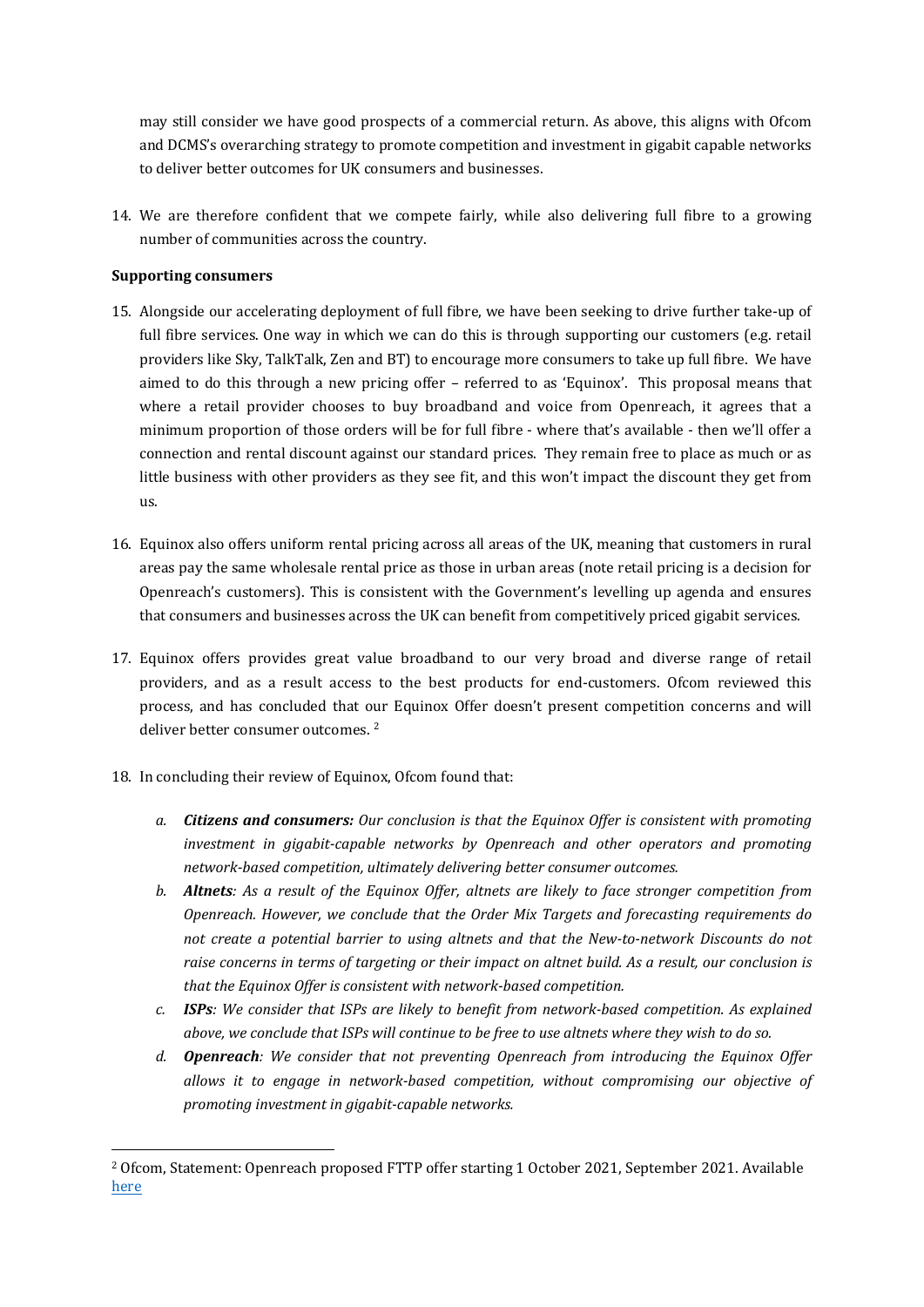- 19. We agree with this assessment.
- 20. Further, our network underpinned the overnight shift to home working during the lockdown, and enabled millions of families to access employment and education, as well as to remain connected to loved ones. Our engineers were designated as key workers and continued to keep the nation connected throughout the lockdown, where we saw significantly increased traffic over our network.
- 21. The pandemic did however demonstrate the importance of making sure everyone could receive these benefits. As a result, we were proud to launch an offer to reduce barriers to those who might be offline because of affordability concerns through waiving connection fees for anyone offline in receipt of Universal Credit with no other earnings. This could potentially help up to 1 million low income households get online. The offer builds on existing social tariffs which are already offered by a number of different retail providers.

### **Supporting the deployment**

- 22. There are a number of areas where we continue to engage with DCMS and other Departments. Addressing different deployment barriers remains critical to support the sector to deliver at both pace and scale.
- 23. We anticipate DCMS setting out proposals to reform the Electronic Communications Code (ECC) in coming weeks. This reform could help operators with the process of securing wayleaves to access blocks of flats and to cross land. We estimate that up to 1.5 million flats may not be accessible owing to challenges operators face in securing wayleaves. The success of our rural deployment – and Project Gigabit – will both also depend on how easily we and other network builders can negotiate wayleaves with landowners.
- 24. Strong reforms would therefore benefit operators in both urban and rural areas. In particular, where we have copper infrastructure in place, we believe we can upgrade this with minimal visual impact or burden on the landowner and that reforms should be delivered to enable us to do so. Primary legislation will be required (as part of the Product Security and Telecommunications Infrastructure Bill), so we urge the Government to take these measures forwards as a priority. Delays to these reforms will only serve to make delivering the 2025 target more challenging.
- 25. In July 2019, DCMS confirmed their intent to ensure that all new build properties were delivered with gigabit capable infrastructure. While our commercial efforts have ensured that the significant majority of new builds are now contracted with full fibre, there are too many new builds which remain on copper based networks. Earlier this year, DCMS said amendments to building regulations would come into effect in spring 2022, following a technical consultation. We do not yet have clarity on when the technical consultation will be launched, but hope that this measure is progressed as soon as possible.
- 26. DfT are also considering measures to reduce bureaucracy around streetworks. One measure being considered is to introduce a new flexi permit to cover a number of minor and standard works in a limited area for a limited period of time. This would reduce the volume of permits which operators would need to apply for, and enable a more efficient build through reducing the amount of time we have to stop work while waiting for streetwork permits to be granted. It is positive to see DfT